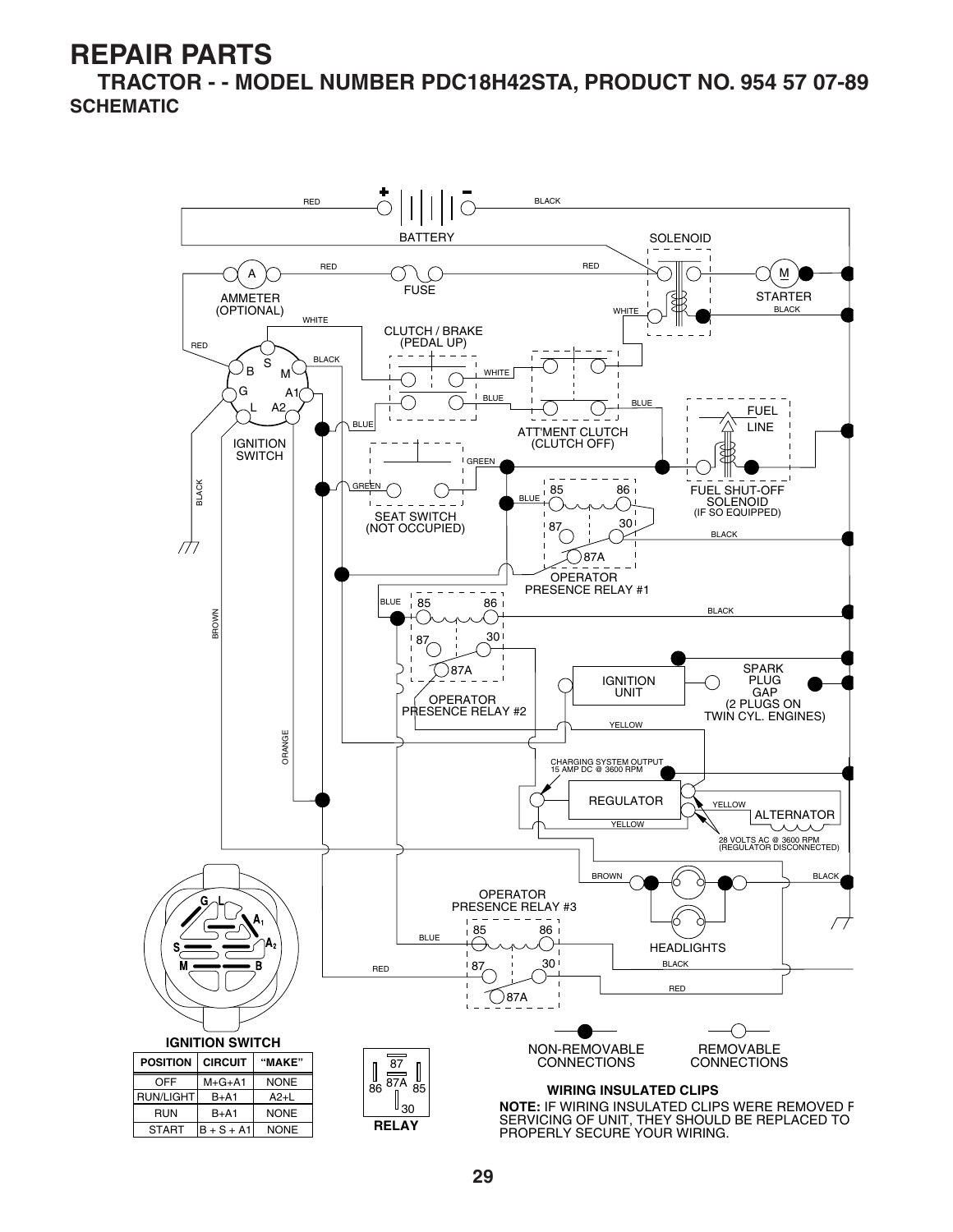**TRACTOR - - MODEL NUMBER PDC18H42STA, PRODUCT NO. 954 57 07-89 ELECTRICAL**

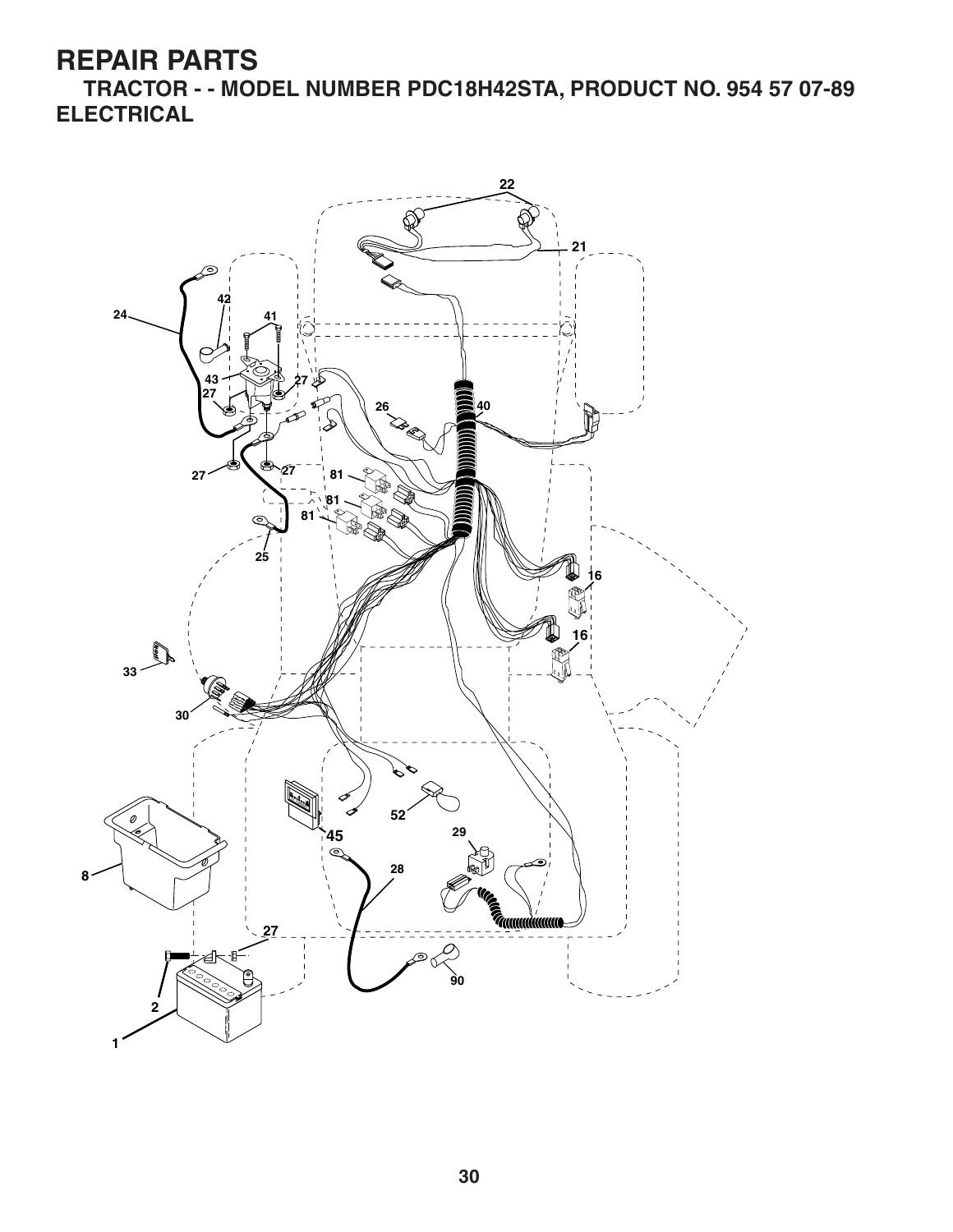**TRACTOR - - MODEL NUMBER PDC18H42STA, PRODUCT NO. 954 57 07-89 ELECTRICAL**

| <b>KEY</b><br>NO.                                                                                             | <b>PART</b><br>NO.                                                                                                                                                                                                                     | <b>DESCRIPTION</b>                                                                                                                                                                                                                                                                                                                                                                                                                                                                                        |
|---------------------------------------------------------------------------------------------------------------|----------------------------------------------------------------------------------------------------------------------------------------------------------------------------------------------------------------------------------------|-----------------------------------------------------------------------------------------------------------------------------------------------------------------------------------------------------------------------------------------------------------------------------------------------------------------------------------------------------------------------------------------------------------------------------------------------------------------------------------------------------------|
| 1<br>2<br>8<br>16<br>21<br>22<br>24<br>27<br>28<br>29<br>30<br>33<br>41<br>42<br>43<br>45<br>52<br>81 —<br>90 | 163465<br>74760412<br>176689<br>176137<br>175685<br>4152J<br>4799J<br>25 146147<br>26 175158<br>73510400<br>4207J<br>160784<br>175566<br>140401<br>40 179722<br>71110408<br>131563<br>178861<br>122822X<br>141940<br>109748X<br>180449 | Battery 12 Volt 25 Amp<br>Bolt Hex Hd 1/4-20unc X 3/4<br><b>Box Battery</b><br>Switch Interlock<br>Harness Asm Light W/4152J<br>Bulb Light #1156<br>Cable Battery 6 Ga 11"red<br>Cable Battery 6 Ga w/16 wire, red<br>Fuse 20 AMP<br>Nut Keps Hex 1/4-20 unc<br>Cable Ground 6 Ga 12" black<br><b>Switch Plunger</b><br>Switch Ign<br>Key Ign<br>Harness Ign<br>Bolt Blk Fin Hex 1/4-20 X 1/2<br><b>Cover Terminal Red</b><br>Solenoid<br>Ammeter<br>Protection Wire Loop<br>Relay Asm.<br>Cover Terminal |

**NOTE:** All component dimensions give in U.S. inches 1 inch =  $25.4$  mm.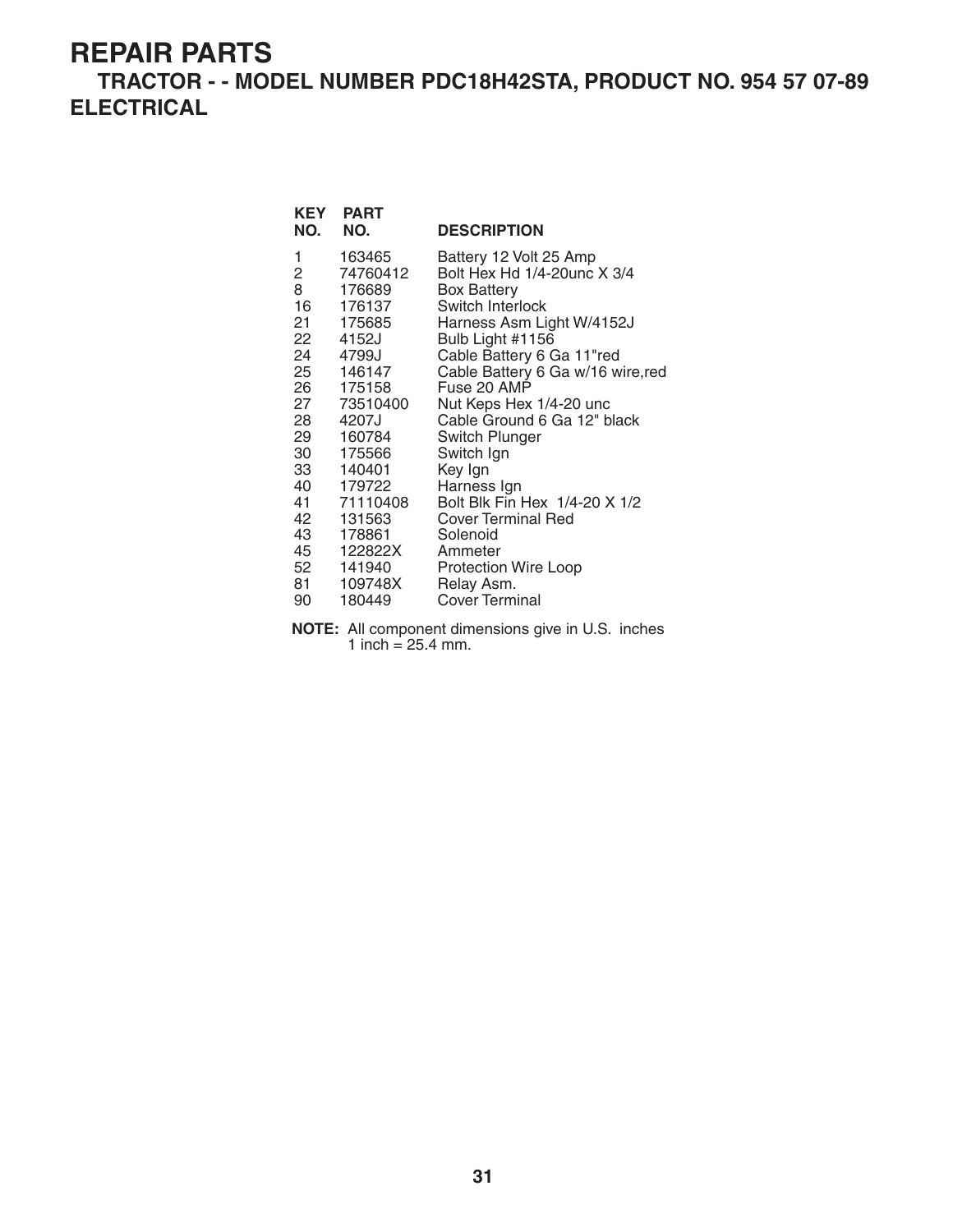**TRACTOR - - MODEL NUMBER PDC18H42STA, PRODUCT NO. 954 57 07-89 CHASSIS AND ENCLOSURES**

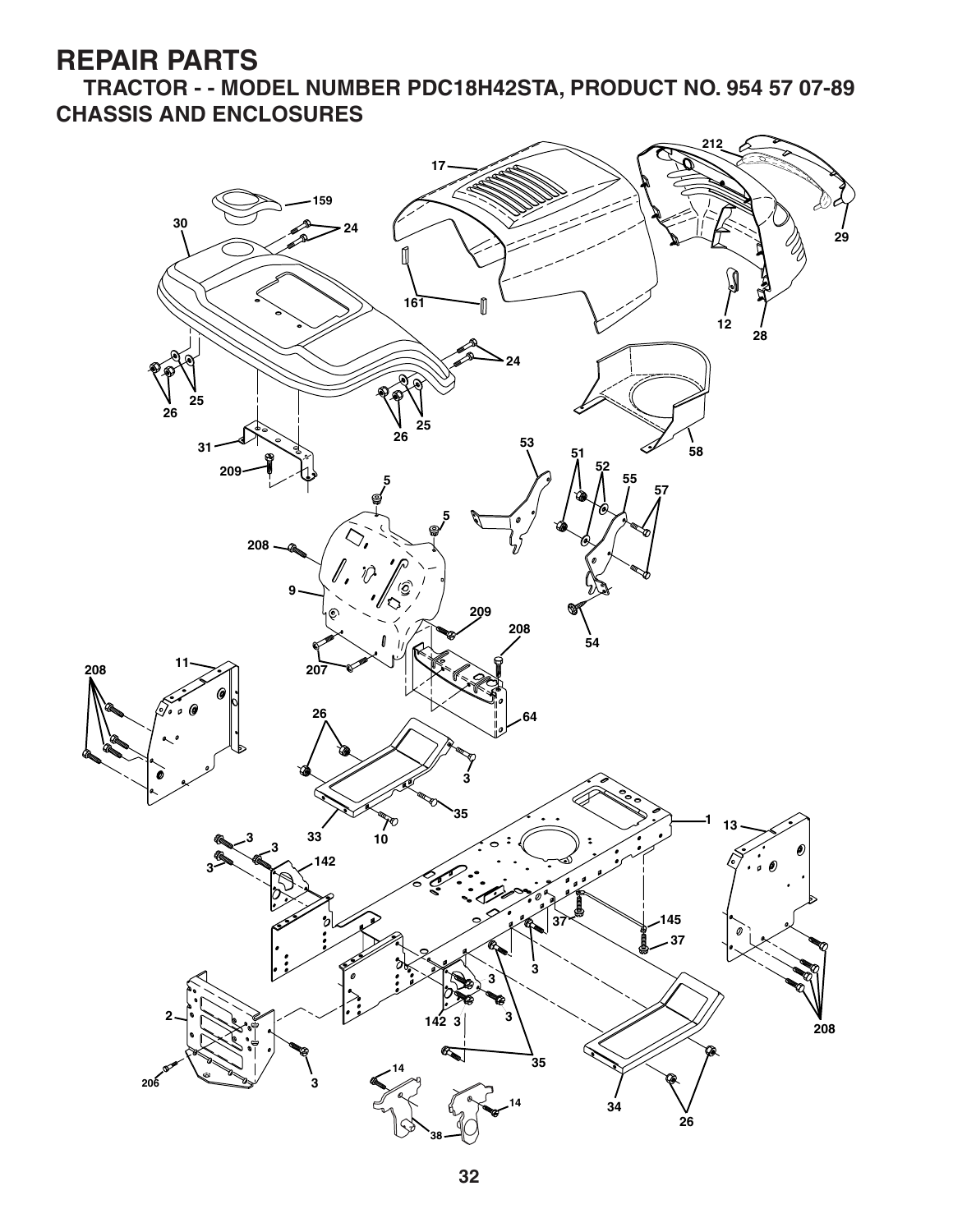#### **TRACTOR - - MODEL NUMBER PDC18H42STA, PRODUCT NO. 954 57 07-89 CHASSIS AND ENCLOSURES**

| <b>KEY</b><br>NO.                                                                                                                                                                                                                                                             | <b>PART</b><br>NO.                                                                                                                                                                                                                                                                                                                                                                                                                                                                                               | <b>DESCRIPTION</b>                                                                                                                                                                                                                                                                                                                                                                                                                                                                                                                                                                                                                                                                                                                                                                                                                                                                                                                                                     |
|-------------------------------------------------------------------------------------------------------------------------------------------------------------------------------------------------------------------------------------------------------------------------------|------------------------------------------------------------------------------------------------------------------------------------------------------------------------------------------------------------------------------------------------------------------------------------------------------------------------------------------------------------------------------------------------------------------------------------------------------------------------------------------------------------------|------------------------------------------------------------------------------------------------------------------------------------------------------------------------------------------------------------------------------------------------------------------------------------------------------------------------------------------------------------------------------------------------------------------------------------------------------------------------------------------------------------------------------------------------------------------------------------------------------------------------------------------------------------------------------------------------------------------------------------------------------------------------------------------------------------------------------------------------------------------------------------------------------------------------------------------------------------------------|
| 1<br>$\overline{c}$<br>3<br>5<br>9<br>10<br>11<br>12<br>13<br>14<br>17<br>18<br>24<br>25<br>26<br>28<br>29<br>30<br>31<br>33<br>34<br>35<br>37<br>38<br>51<br>52<br>53<br>54<br>55<br>57<br>58<br>64<br>142<br>145<br>159<br>206<br>207<br>208<br>209<br>212<br>$\sim$ $\sim$ | 174619<br>176554<br>17060612<br>155272<br>168337X012<br>72140608<br>174996<br>145660<br>172106<br>17490608<br>159639X428<br>184921<br>74780616<br>19131312<br>73800600<br>179844<br>170472X599<br>169470X428 Fender Asm<br>136619<br>179716X428 Footrest LH<br>179717X428 Footrest RH<br>72110606<br>17490508<br>175710<br>73800400<br>19091416<br>144697<br>161464<br>144696<br>74780412<br>150127<br>154798<br>175702<br>156524<br>169473X428<br>170165<br>17670508<br>17670608<br>17000612<br>156229<br>5479J | Chassis<br>Drawbar<br>Screw 3/8-16 x 3/4<br><b>Bumper Hood/Dash</b><br>Dash<br>Bolt RdHd Sqnk. 3/8-16 Unc x 1<br>Panel Asm. Dash Lh<br>Clip Tinnerman Grile P/L<br>Panel Dash Rh<br>Screw Thdrol 3/8-16 x 1/2<br>Hood<br><b>Bumper Hood</b><br>Bolt Fin Hex 3/8-16 Unc x 1 Gr. 5<br>Washer 13/32 x 13/16 x 12 Ga.<br>Nut Lock Hex w/Insert 3/8-16 UNC<br>Grill/Lens Asm<br>Lens Grille<br><b>Bracket Fender</b><br>Bolt RdHd Sht. Sqnk. 3/8-16 x 3/4<br>Screw Thdrol 5/16-18 x 1/2 Tyt<br>Bracket Asm. Pivot Mower Rear<br>Nut Lock Hex W/Ins. 1/4-20<br>Washer 9/32 x 7/8 x 16 Ga.<br><b>Bracket Grille LH</b><br>Screw Hex Wshd 8-18 x 7/8<br>Bracket, Grille RH<br>57. Bolt Fin Hex 1/4-20 x<br>Air Duct Private Label<br>Dash Lower<br><b>Plate Reinforcement</b><br>Rod Pivot Chassis/Hood<br>Cupholder<br>Bolt shoulder 5/16-18<br>Screw Thdrol 5/16-18 x 1/2<br>Screw Thdrol 3/8-16 x 1/2<br>Screw 3/8-16 x 3/4<br><b>Insert Lens Reflector</b><br>Plug Btn Blk |

**NOTE:** All component dimensions given in U.S. inches 1 inch = 25.4 mm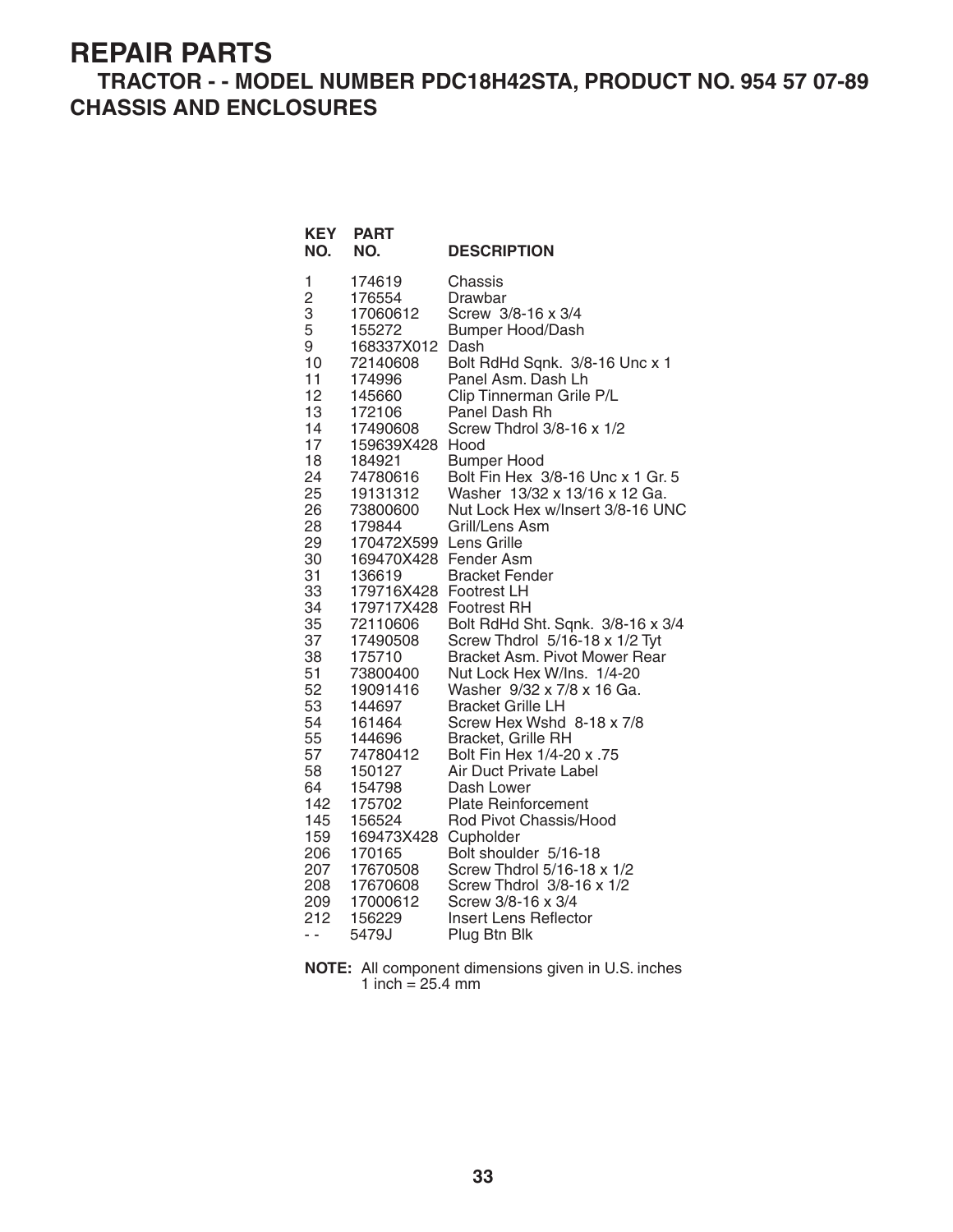**TRACTOR - - MODEL NUMBER PDC18H42STA, PRODUCT NO. 954 57 07-89 DRIVE**

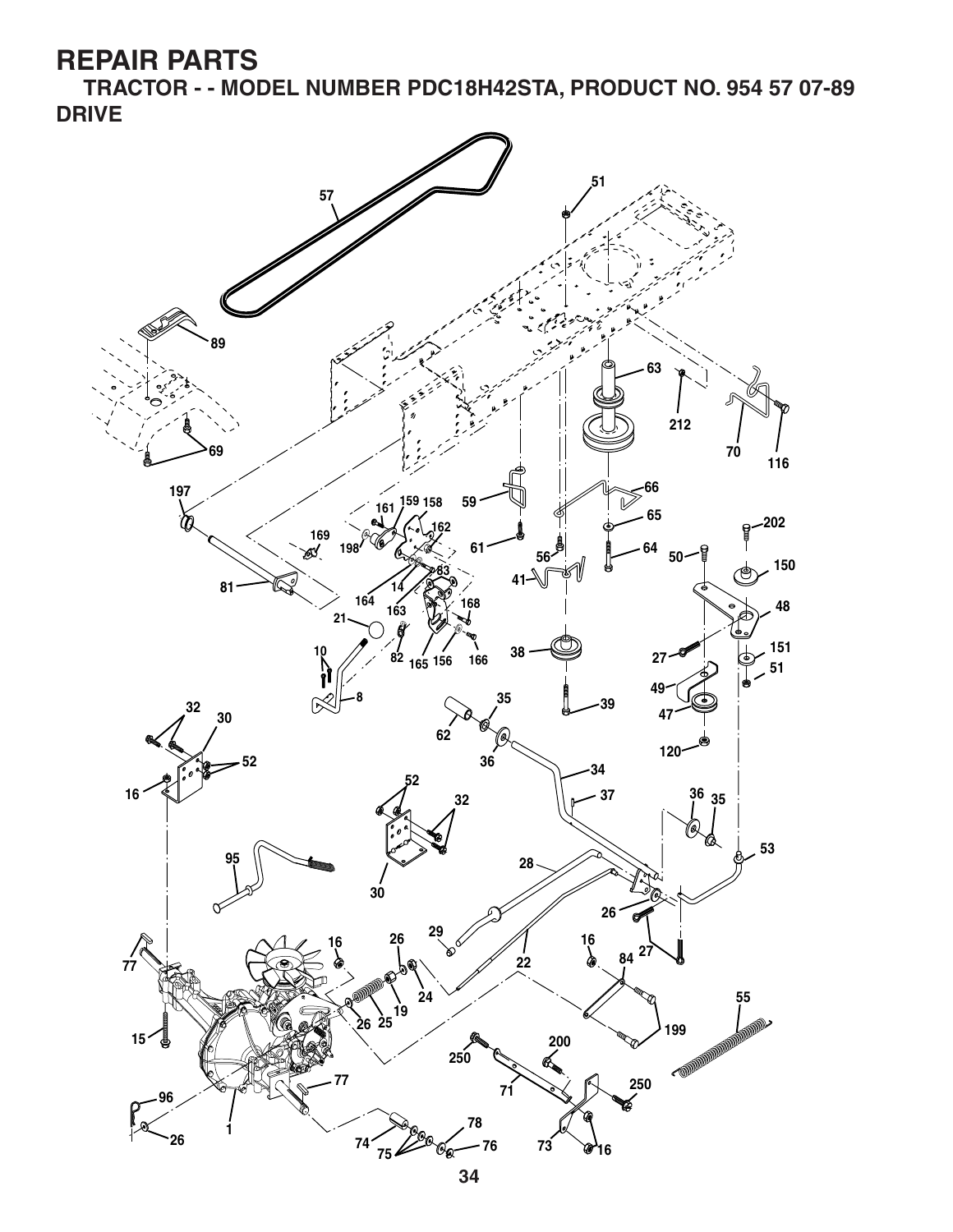#### **TRACTOR - - MODEL NUMBER PDC18H42STA, PRODUCT NO. 954 57 07-89 DRIVE**

| <b>KEY</b><br>NO. | <b>PART</b><br>NO. | <b>DESCRIPTION</b>                                                                       | <b>KEY</b><br>NO. | <b>PART</b><br>NO.         | <b>DESCRIPTION</b>                                                                  |
|-------------------|--------------------|------------------------------------------------------------------------------------------|-------------------|----------------------------|-------------------------------------------------------------------------------------|
| 1                 |                    | Transaxle Hydro Gear Model 314-<br>0510 (Order parts from the transaxle<br>manufacturer) | 69<br>70<br>71    | 142432<br>134683<br>169183 | Screw Hex Wsh Hi-Lo 1/4-1/2 Unc<br>Guide, Belt, Mower Drive RH<br>Strap, Torque, Lh |
| 8                 | 165619             | Rod, Shift                                                                               | 73                | 169182                     | Strap, Torque, Rh                                                                   |
| 10                | 76020416           | Pin, Cotter 1/8 x 1                                                                      | 74                | 137057                     | Spacer, Axle                                                                        |
| 14                | 10040400           | Washer Lock 1/4                                                                          | 75                | 121749X                    | Washer 25/32 x 1-1/4 x 16 Ga.                                                       |
| 15                | 74490544           | Bolt Hex Fighd 5/16-18 Gr. 5                                                             | 76                | 12000001                   | Ring, E                                                                             |
| 16                | 73800500           | Nut, Lock Hex w/Ins 5/16-18 UNC                                                          | 77                | 123583X                    | Key, Square                                                                         |
| 19                | 73800600           | Nut, Lock Hex w/Wsh 3/8-16 UNC                                                           | 78                | 121748X                    | Washer 25/32 x 1-5/8 x 16 Ga.                                                       |
| 21                | 140845             | Knob                                                                                     | 81                | 165596                     | <b>Shaft Asm Cross</b>                                                              |
| 22                | 169498             | Rod, Brake                                                                               | 82                | 123782X                    | Spring, Torsion                                                                     |
| 24                | 73350600           | Nut                                                                                      | 83                | 19171216                   | Washer 17/32 x 3/4 x 16 Ga.                                                         |
| 25                | 106888X            | Spring, Rod, Brake                                                                       | 84                | 169594                     | Link Transaxle                                                                      |
| 26                | 19131316           | Washer 13/32 x 13/16 x 16 Ga.                                                            | 89                |                            | 169373X428 Console, Shift                                                           |
| 27                | 76020412           | Pin, Cotter 1/8 x 3/4                                                                    | 95                | 170201                     | Control Asm Bypass Hydro                                                            |
| 28                | 175765             | Rod, Parking Brake                                                                       | 96                | 4497H                      | Spring, Retainer 1"                                                                 |
| 29<br>30          | 71673<br>169592    | Cap, Parking Brake                                                                       | 116<br>120        | 72140608<br>73900600       | Bolt 3/8-16 x 1<br>Bolt Hex 3/8-16 x 1-1/2                                          |
| 32                | 74760512           | Bracket, Transmission<br>Bolt Hex 5/16-18 UNC x 3/4                                      | 150               | 175456                     | <b>Spacer Retainer</b>                                                              |
| 34                | 175578             | Shaft, Foot Pedal                                                                        | 151               | 19133210                   | Washer 13/32 x 2 x 10                                                               |
| 35                | 120183X            | Bearing, Nylon                                                                           | 156               | 166002                     | Washer 5/16 x 1.0 x 1.25                                                            |
| 36                | 19211616           | Washer                                                                                   | 158               | 165589                     | <b>Bracket Shift Mount</b>                                                          |
| 37                | 1572H              | Pin, Roll                                                                                | 159               | 183900                     | Hub Shift                                                                           |
| 38                | 179114             | Pulley, Idler, Composite                                                                 | 161               | 72140406                   | Bolt Rdhd Sqnk 1/4-20 x 3/4                                                         |
| 39                | 74760648           | <b>Bolt</b>                                                                              |                   |                            | Gr. 5                                                                               |
| 41                | 175556             | Keeper, Belt, Idler                                                                      | 162               | 73680400                   | Nut Crownlock 1/4-20 Unc                                                            |
| 47                | 127783             | Pulley, Idler, V-Belt                                                                    | 163               | 74780416                   | Bolt Hex Fin 1/4-20 x 1                                                             |
| 48                | 154407             | <b>Bellcrank Clutch Grnd Drustl</b>                                                      | 164               | 19091010                   | Washer 5/8 x .281 x 10 Ga.                                                          |
| 49                | 123205X            | Retainer, Belt                                                                           | 165               | 165623                     | <b>Bracket Pivot Lever</b>                                                          |
| 50                | 72110612           | Bolt 3/8-16 x 1-1/2 Gr. 5                                                                | 166               | 166880                     | Screw 5/16 x 1.0 x .125                                                             |
| 51                | 73680600           | <b>Nut</b>                                                                               | 168               | 165492                     | Bolt Shoulder 5/16-18 x .561                                                        |
| 52                | 73680500           | Nut Crownlock 5/16-28                                                                    | 169               | 165580                     | Plate Fastening LT                                                                  |
| 53                | 105710X            | Link, Clutch                                                                             | 197               | 169613                     | Nyliner Snap-in 5/8" ID                                                             |
| 55                | 105709X            | Spring, Return, Clutch                                                                   | 198               | 169593                     | Washer Nyl 7/8ID x .105"HYD                                                         |
| 56                | 17060620           | Screw 3/8-16 x 1-1/4                                                                     | 199               | 169612                     | Bolt Shoulder 5/16-18 Unc                                                           |
| 57                | 140294             | V-Belt, Drive                                                                            | 200               | 72140508                   | Bolt Rdhd Sqnk 5/16-18 Unc x 1                                                      |
| 59                | 169691             | Keeper, Belt, Center                                                                     | 202               | 72110614                   | Bolt Car SH 3/8-16 x 1-1/2 Gr 5                                                     |
| 61                | 17120614           | Screw, 3/8-16 x .875                                                                     | 212               | 145212                     | Nut Hex Flange Lock                                                                 |
| 62                | 8883R              | Cover, Pedal                                                                             | 250               | 17060612                   | Screw 3/8-16 x .75                                                                  |
| 63                | 175410             | Pulley, Engine                                                                           |                   |                            |                                                                                     |
| 64                | 71170764           | Bolt Hex 7/16 x 4 Gr. 5                                                                  |                   |                            | NOTE: All component dimensions given in U.S. inches                                 |
| 65                | 10040700           | Washer                                                                                   |                   | 1 inch = $25.4$ mm         |                                                                                     |
| 66                | 154778             | Keeper, Belt Engine Hydro                                                                |                   |                            |                                                                                     |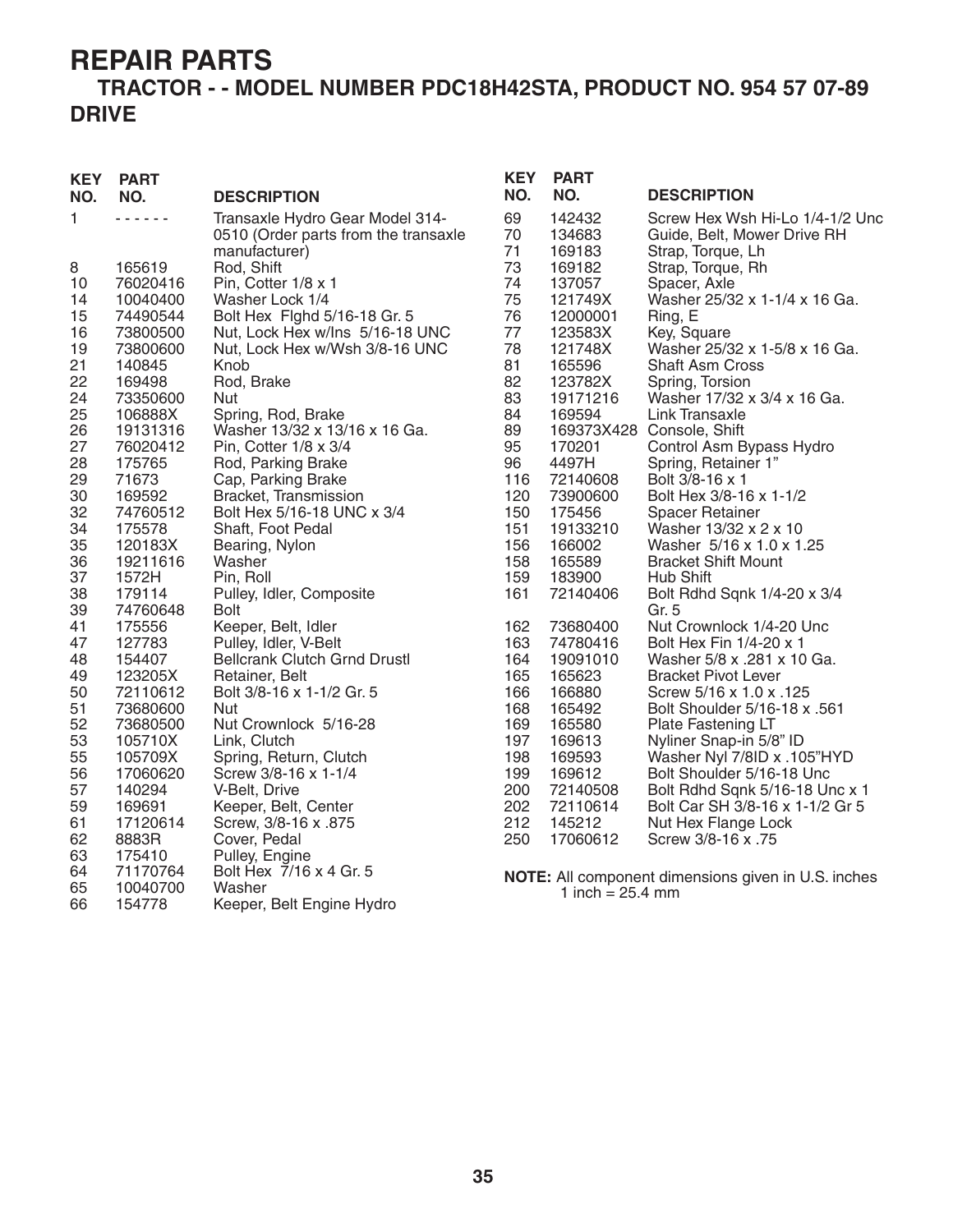**TRACTOR - - MODEL NUMBER PDC18H42STA, PRODUCT NO. 954 57 07-89 STEERING ASSEMBLY**

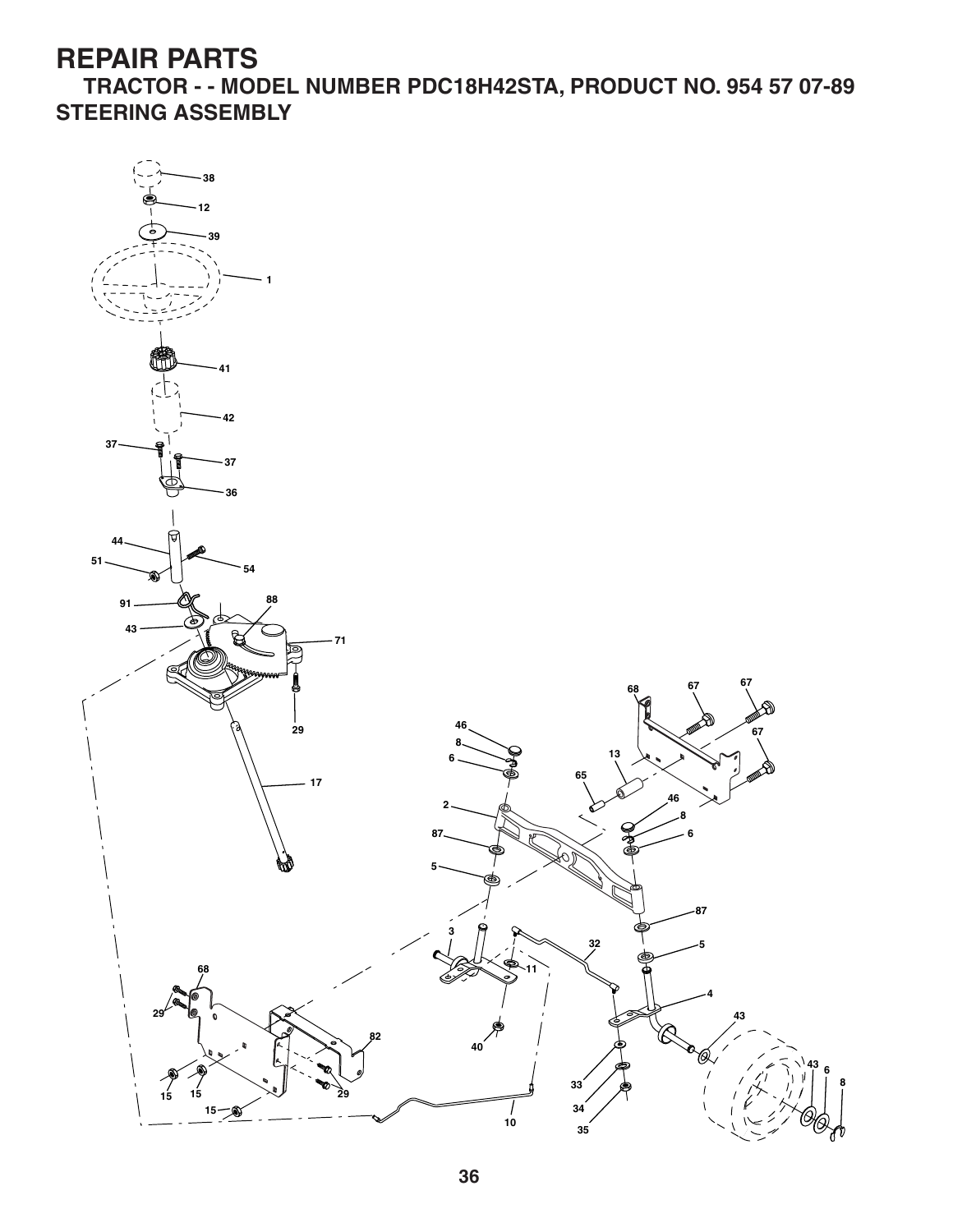#### **TRACTOR - - MODEL NUMBER PDC18H42STA, PRODUCT NO. 954 57 07-89 STEERING ASSEMBLY**

**KEY PART** 

| NO.                                                                                                                                                                                                                       | NO.                                                                                                                                                                                                                                                                                                                                                                                                                 | <b>DESCRIPTION</b>                                                                                                                                                                                                                                                                                                                                                                                                                                                                                                                                                                                                                                                                                                                                                                                                                                                                                                                                                                             |
|---------------------------------------------------------------------------------------------------------------------------------------------------------------------------------------------------------------------------|---------------------------------------------------------------------------------------------------------------------------------------------------------------------------------------------------------------------------------------------------------------------------------------------------------------------------------------------------------------------------------------------------------------------|------------------------------------------------------------------------------------------------------------------------------------------------------------------------------------------------------------------------------------------------------------------------------------------------------------------------------------------------------------------------------------------------------------------------------------------------------------------------------------------------------------------------------------------------------------------------------------------------------------------------------------------------------------------------------------------------------------------------------------------------------------------------------------------------------------------------------------------------------------------------------------------------------------------------------------------------------------------------------------------------|
| 1<br>2<br>3<br>4<br>5<br>6<br>8<br>10<br>11<br>12<br>13<br>15<br>17<br>29<br>32<br>33<br>34<br>35<br>36<br>37<br>38<br>39<br>40<br>41<br>42<br>43<br>44<br>46<br>51<br>54<br>65<br>67<br>68<br>71<br>82<br>87<br>88<br>91 | 180656<br>172393<br>169840<br>169839<br>6266H<br>121748X<br>12000029<br>175121<br>10040600<br>73940800<br>136518<br>145212<br>180641<br>17060612<br>171888<br>19111216<br>10040500<br>73540500<br>155099<br>152927<br>180657<br>19182411<br>7810H<br>159945<br>145054X428<br>121749X<br>180640<br>121232X<br>73540400<br>71130420<br>160367<br>72140618<br>169827<br>175146<br>169835<br>173966<br>175118<br>175553 | <b>Wheel Steering</b><br>Axle Asm Front<br>Spindle Asm Lh<br>Spindle Asm Rh<br>Bearing Race Thrust Harden<br>Washer 25/32 X 1 5/8 X 16ga<br>Ring Klip #t5304-75<br><b>Link Drag Extended</b><br>Lockwasher<br>Nut Hex Jam Toplock 1/2-20 Unf<br><b>Spacer Bearing Axle Front</b><br>Hex Flange Lock<br>Shaft Asm Strg<br>Screw 3/8-16x3/4<br><b>Rod Tie</b><br>Washer 11/32 x 3/4 x 16 Ga.<br>Washer lock 5/16<br>Nut Crownlock 5/16-24<br>Bushing Strg 5/8 ld Dash<br>Screw TT #10-32 x 5 x 3/8 Flange<br>Insert Cap Strg<br>Washer 9/16 ID x 1-1/2 OD 11 Gr<br>Locknut Center<br><b>Adaptor Wheel Strg</b><br>Boot Dash Steering<br>Washer 25/32 X 1 1/4 X 16 Ga<br><b>Extension Steering</b><br>Cap Spindle Fr Top Blk<br>Nut Crownlock 1/4-28<br>Bolt Hex 1/4-28unf x 1-1/4 Gr. 8<br>Spacer Brace Axle<br>Bolt Rdhd Sq 3/8-16 Unc x 2-3/4<br><b>Brace Axle</b><br><b>Steering Asm</b><br><b>Bracket Susp Chassis Front</b><br>Washer Flat<br>Bolt Shoulder 7/16-20<br><b>Clip Steering</b> |

| <b>NOTE:</b> All component dimensions given in U.S. inches |
|------------------------------------------------------------|
| 1 inch = $25.4 \text{ mm}$                                 |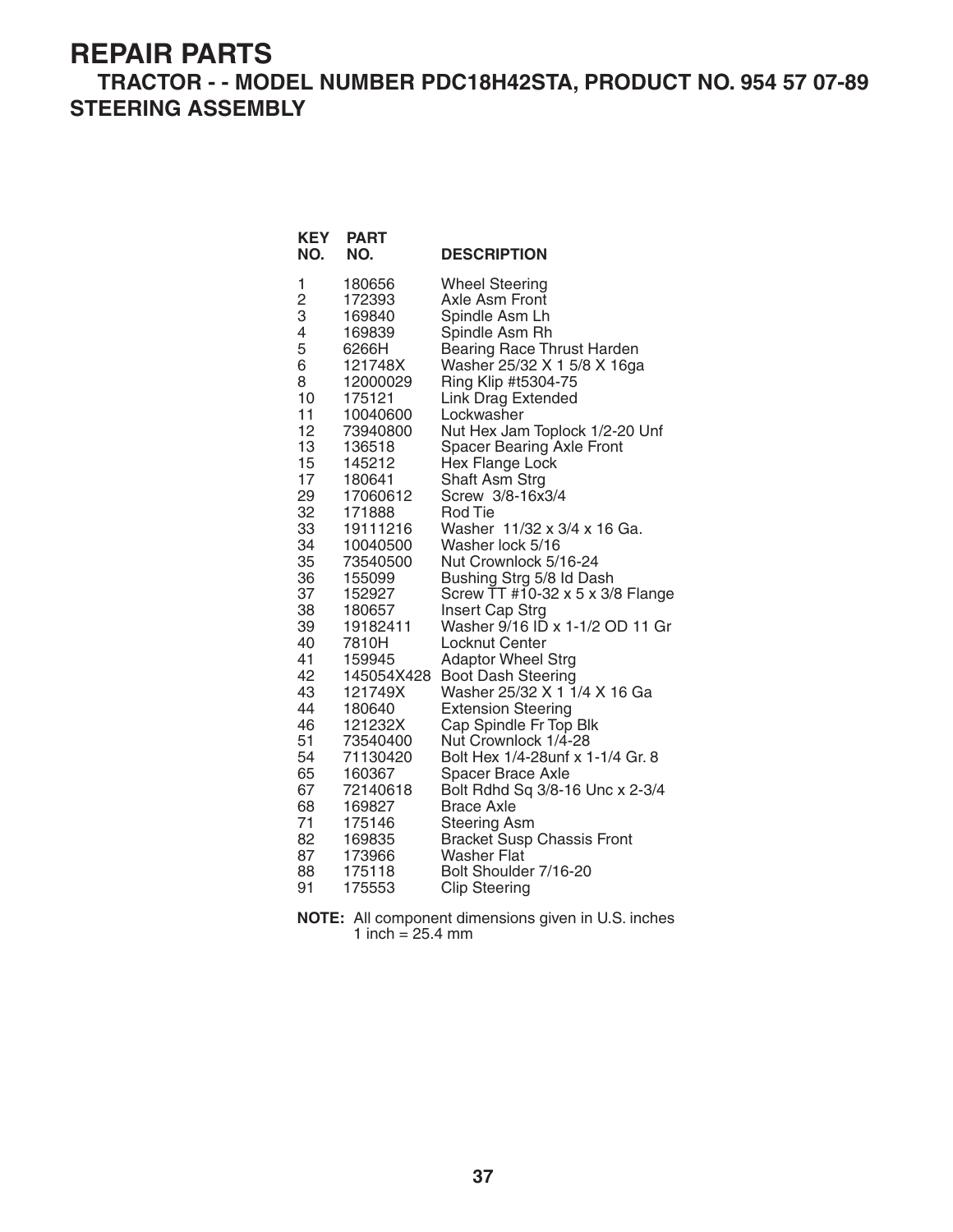**TRACTOR - - MODEL NUMBER PDC18H42STA, PRODUCT NO. 954 57 07-89 ENGINE**

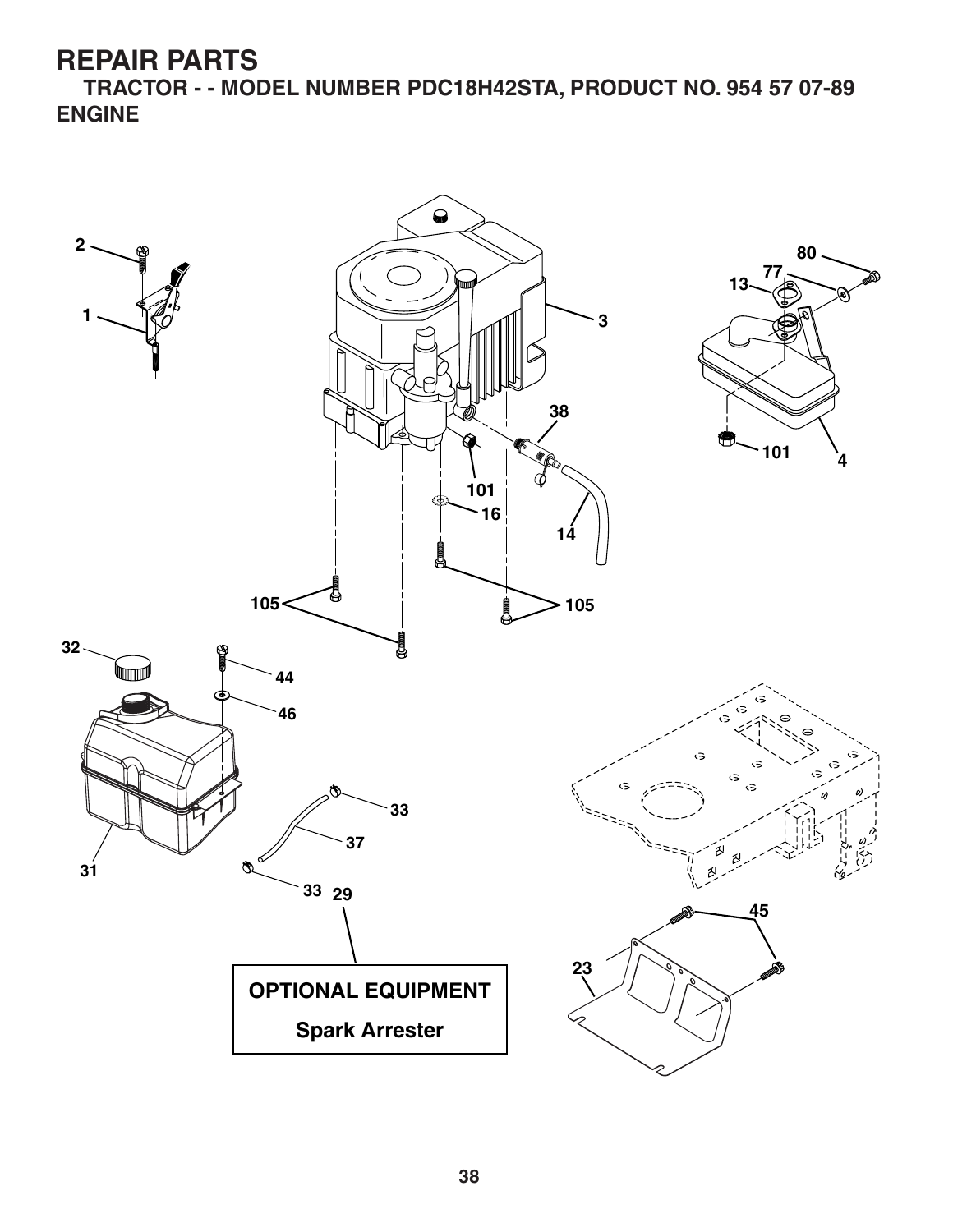**TRACTOR - - MODEL NUMBER PDC18H42STA, PRODUCT NO. 954 57 07-89 ENGINE**

| <b>PART</b>  | <b>DESCRIPTION</b>                                                                                                                                               |
|--------------|------------------------------------------------------------------------------------------------------------------------------------------------------------------|
| 170805       | Control Throt / Ch Flag                                                                                                                                          |
| 17720408     | Screw Hex Thd Cut 1/4-20x1/2                                                                                                                                     |
|              | Engine Kohl Model CV492<br>(Order Parts From Engine Manufacturer)                                                                                                |
| 174667       | <b>Muffler Exhaust</b>                                                                                                                                           |
| 12-041-03    |                                                                                                                                                                  |
| 148456       | Tube Drain Oil Easy                                                                                                                                              |
| 16  11050600 | Washer Lock Ext Tooth 3/8                                                                                                                                        |
| 169837       | Shield Browning/Debris Guard                                                                                                                                     |
| 137180       | <b>Arrestor Spark</b>                                                                                                                                            |
| 185534       |                                                                                                                                                                  |
| 140527       | Cap Asm Fuel W/sym Vented                                                                                                                                        |
|              | Clamp Hose Blk                                                                                                                                                   |
| 137040       |                                                                                                                                                                  |
| 181654       | Plug Drain Oil Easy                                                                                                                                              |
|              | Screw Hexwsh Thdrol 1/4-20x3/4                                                                                                                                   |
|              | Screw Hex Wsh Thdrol 3/8-16                                                                                                                                      |
|              | Washer 9/32 X 7/8 X 16ga                                                                                                                                         |
|              | Washer 5/16 x 3/4 x 16 Ga.                                                                                                                                       |
|              | Bolt Hex Hd 5/16-18 Unc x 1/2                                                                                                                                    |
|              |                                                                                                                                                                  |
|              | Screw 3/8-16 x 1                                                                                                                                                 |
|              | Gasket<br><b>Tank Fuel</b><br>123487X<br>Line Fuel 20"<br>17670412<br>17000612<br>19091416<br>19101216<br>80 74760508<br>101 M73030800<br>Nut Flange<br>17120616 |

**NOTE:** All component dimensions given in U.S. inches 1 inch =  $25.4 \, \text{mm}$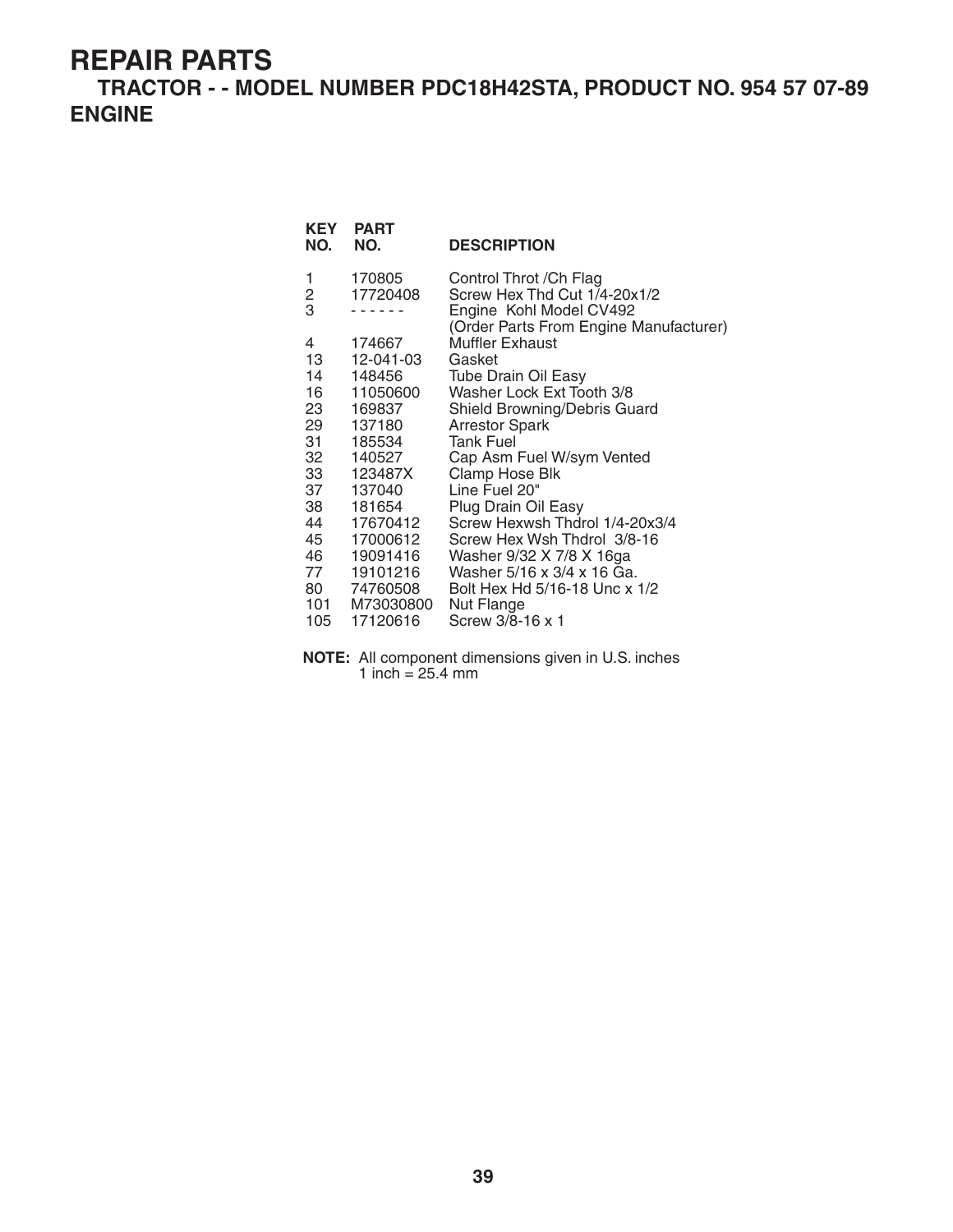**TRACTOR - - MODEL NUMBER PDC18H42STA, PRODUCT NO. 954 57 07-89 SEAT ASSEMBLY**



| <b>KEY</b><br>NO. | <b>PART</b><br>NO. | <b>DESCRIPTION</b>                 | <b>KEY</b><br>NO. | <b>PART</b><br>NO. | <b>DESCRIPTION</b>                                         |
|-------------------|--------------------|------------------------------------|-------------------|--------------------|------------------------------------------------------------|
|                   | 171683             | Seat                               | 13                | 121248X            | Bushing Snap Blk Nyl 50 ld                                 |
| $\overline{2}$    | 140551             | Bracket Pnt Pivot Seat (blk)       | 14                | 72050412           | Bolt Rdhd Sht Nk 1/4-20 x 1-1/2                            |
| 3                 | 71110616           | <b>Bolt</b>                        | 15                | 134300             | Spacer Split 28 x 96 Yel Zinc                              |
| $\overline{4}$    | 19131610           | Washer 13/32 x 1 x 10 Ga           | 16                | 121250X            | Spring Cprsn 1 27 Blk Pnt                                  |
| 5                 | 145006             | Clip Push-In Hinged                | 17                | 123976X            | Nut Lock 1/4 Lge Flg Gr 5 Zinc                             |
| 6                 | 73800600           | Nut                                | 21                | 171852             | Bolt Shoulder 5/16-18 Unc Blkz-2A                          |
| 7                 | 124181X            | Spring Seat Cprsn 2 250 Blk Zi     | 22                | 73800500           | Nut                                                        |
| 8                 | 17000616           | Screw 3/8-16 x 1.5                 | 23                | 71110814           | <b>Bolt Hex Black</b>                                      |
| 9                 | 19131614           | Washer 13/32 x 1 x 14 Ga           | 24                | 19171912           | Washer 17/32 x 1-3/16 x 12 Ga                              |
| 10                | 182493             | Pan Pnt Seat (blk)                 | 25                | 127018X            | Bolt Shoulder 5/16-18 x 62                                 |
| 11                | 166369             | Knob                               |                   |                    | <b>NOTE:</b> All component dimensions given in U.S. inches |
| 12                | 121246X            | <b>Bracket Pnt Mounting Switch</b> |                   | 1 inch = 25.4 mm   |                                                            |

| KEY<br>NO.                                                 | <b>PART</b><br>NO. | <b>DESCRIPTION</b>                |  |  |  |
|------------------------------------------------------------|--------------------|-----------------------------------|--|--|--|
| 13                                                         | 121248X            | Bushing Snap Blk Nyl 50 ld        |  |  |  |
| 14                                                         | 72050412           | Bolt Rdhd Sht Nk 1/4-20 x 1-1/2   |  |  |  |
| 15                                                         | 134300             | Spacer Split 28 x 96 Yel Zinc     |  |  |  |
| 16                                                         | 121250X            | Spring Cprsn 1 27 Blk Pnt         |  |  |  |
| 17                                                         | 123976X            | Nut Lock 1/4 Lge Flg Gr 5 Zinc    |  |  |  |
| 21                                                         | 171852             | Bolt Shoulder 5/16-18 Unc Blkz-2A |  |  |  |
| 22                                                         | 73800500           | Nut                               |  |  |  |
| 23                                                         | 71110814           | <b>Bolt Hex Black</b>             |  |  |  |
| 24                                                         | 19171912           | Washer 17/32 x 1-3/16 x 12 Ga     |  |  |  |
| 25                                                         | 127018X            | Bolt Shoulder 5/16-18 x 62        |  |  |  |
| <b>NOTE:</b> All component dimensions given in U.S. inches |                    |                                   |  |  |  |
|                                                            | 1 inch = $25.4$ mm |                                   |  |  |  |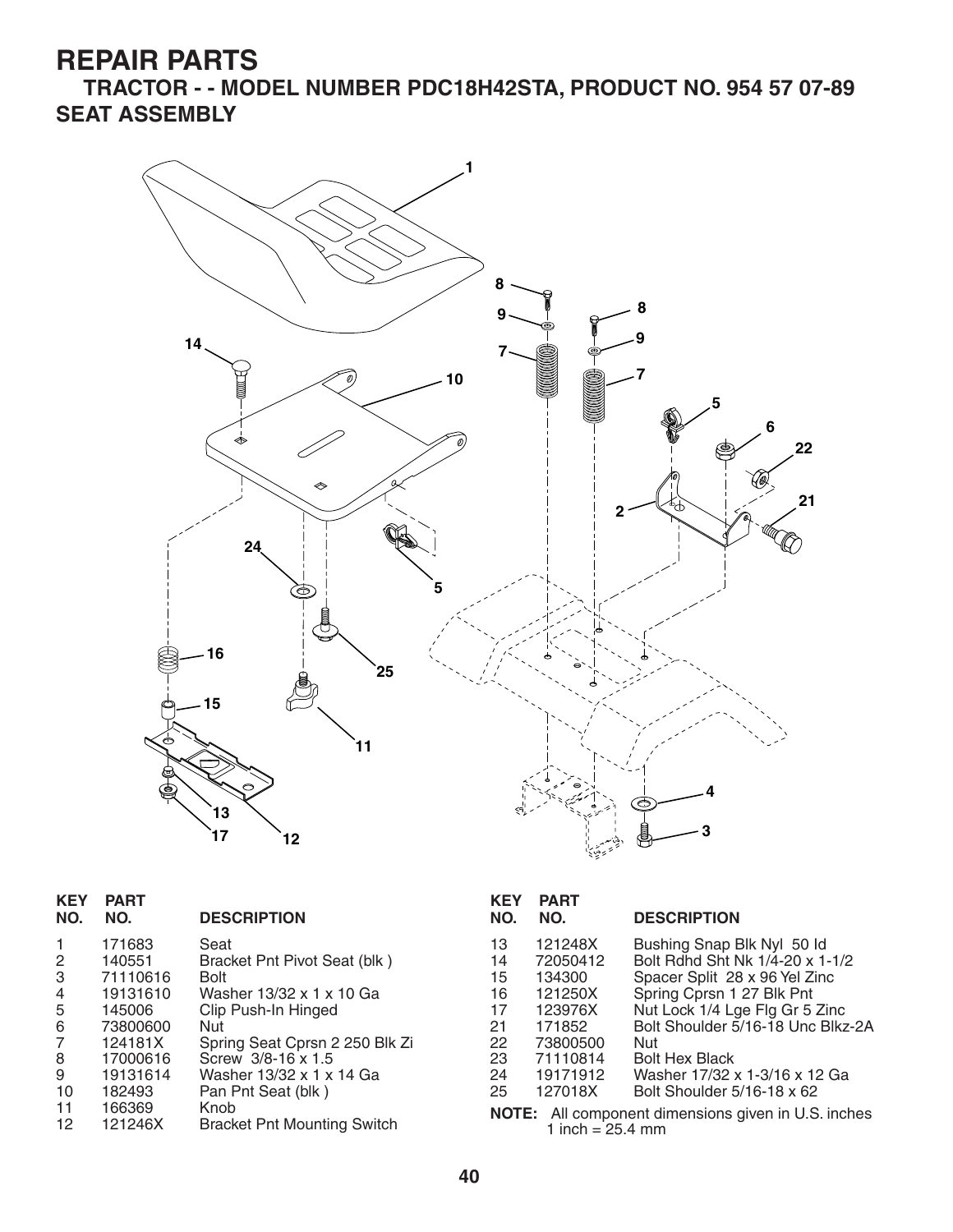**TRACTOR - - MODEL NUMBER PDC18H42STA, PRODUCT NO. 954 57 07-89 DECALS**





| KEY<br>NO.                                                    | <b>PART</b><br>NO.                                                                                              | <b>DESCRIPTION</b>                                                                                                                                                                                                                                                                                                                           |
|---------------------------------------------------------------|-----------------------------------------------------------------------------------------------------------------|----------------------------------------------------------------------------------------------------------------------------------------------------------------------------------------------------------------------------------------------------------------------------------------------------------------------------------------------|
| 2<br>3<br>4<br>5<br>6<br>$\overline{7}$<br>8<br>9<br>10<br>11 | 59192<br>65139<br>170455<br>59904<br>106732X421<br>278H<br>9040H<br>106108X421<br>170456<br>7152J<br>104757X421 | Cap Valve Tire<br><b>Stem Valve</b><br>Tire F Ts 15 X 6 0 - 6 Service<br>Tube Front (Service Item Only)<br><b>Rim Asm 6"front Service</b><br>Fitting Grease (Front Wheel Only)<br>Bearing Flange (Front Wheel Only)<br>Rim Asm 8"rear Service<br>Tire R Ts 20X10.00-8 C Service<br>Tube Rear (Service Item Only)<br>Cap Axle Blk 1 50 X 1 00 |
|                                                               | 144334                                                                                                          | Sealant, Tire (10 oz. Tube)                                                                                                                                                                                                                                                                                                                  |

**NOTE:** All component dimensions given in U.S. inches 1 inch =  $25.4 \, \text{mm}$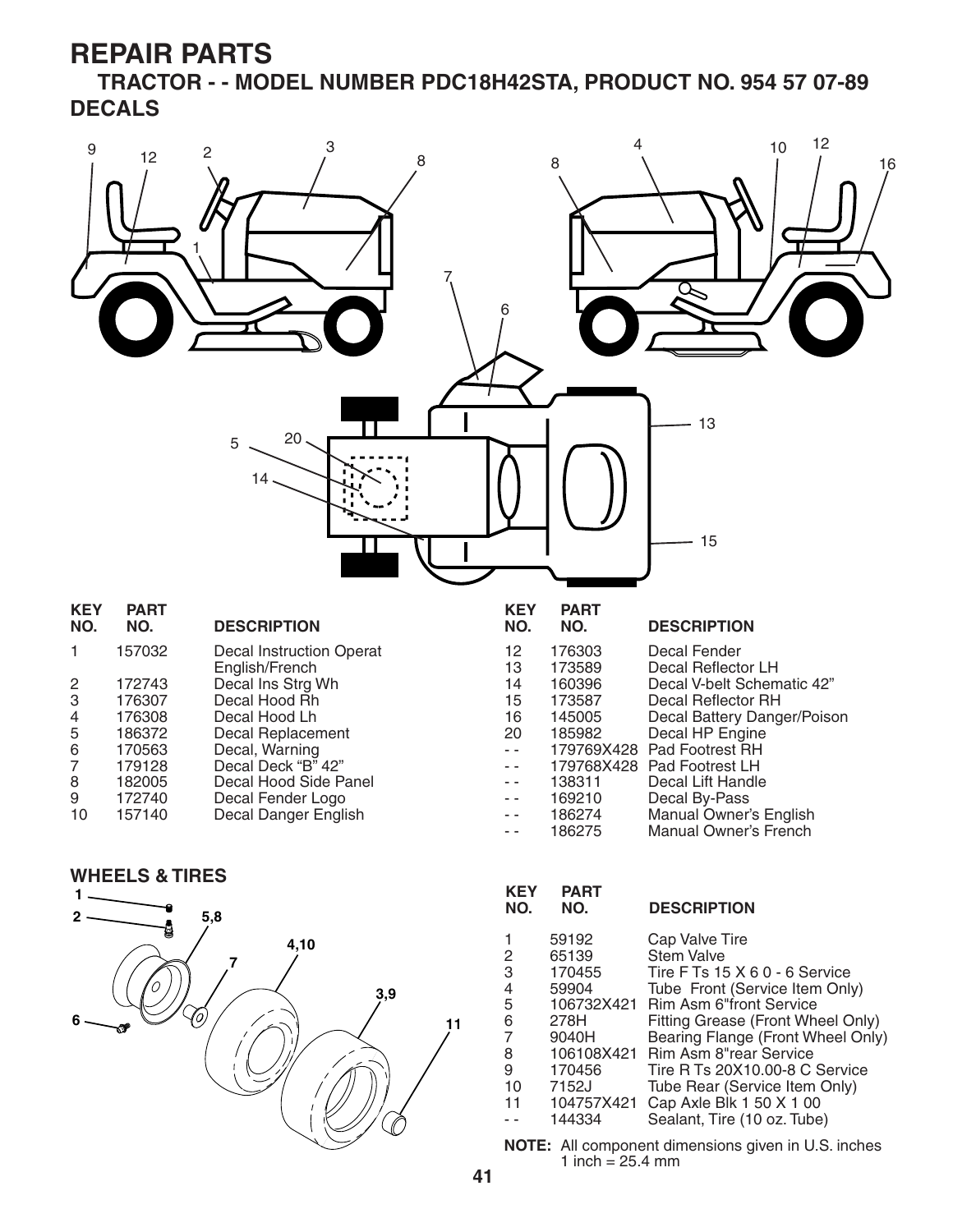**TRACTOR - - MODEL NUMBER PDC18H42STA, PRODUCT NO. 954 57 07-89 MOWER LIFT**

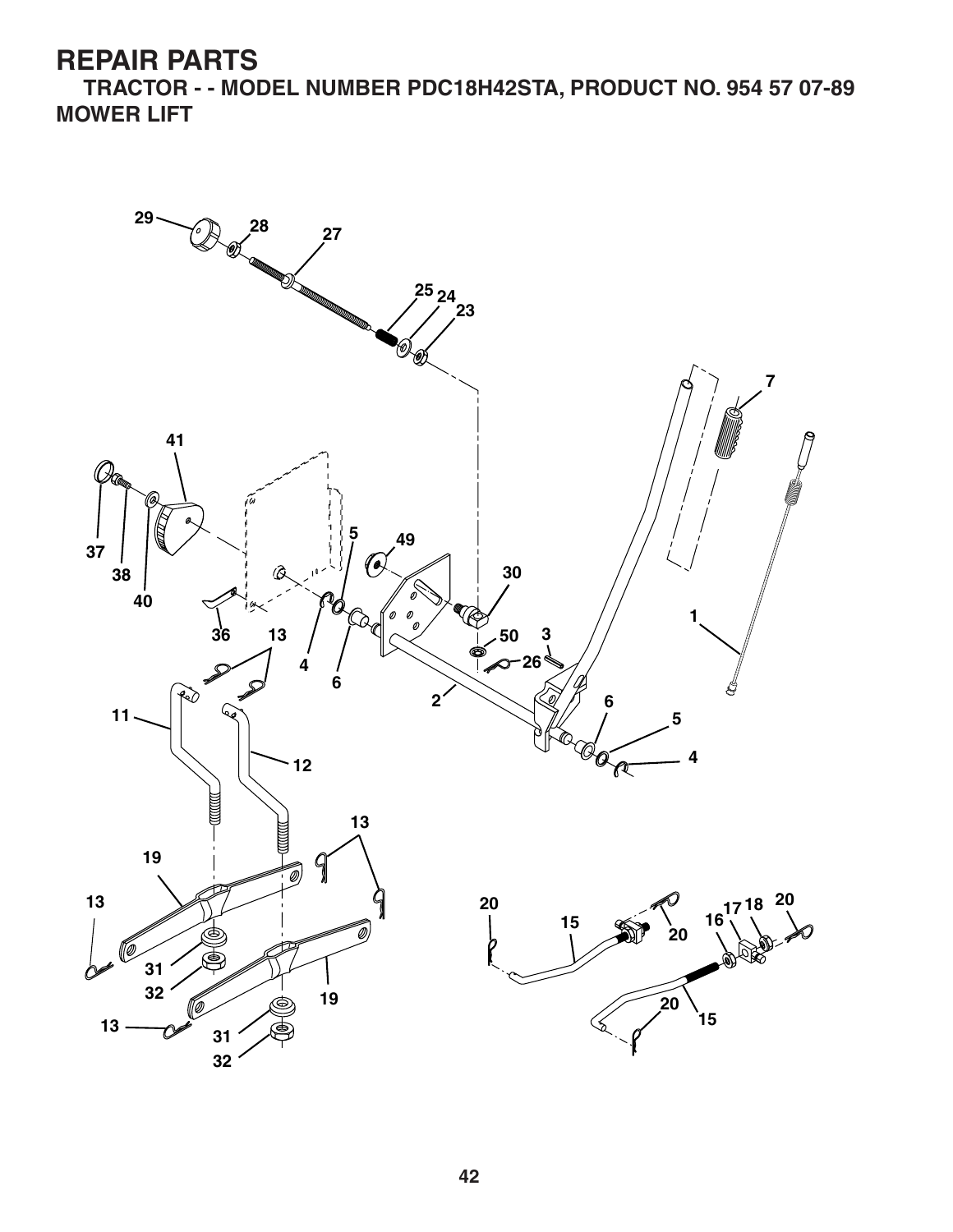**TRACTOR - - MODEL NUMBER PDC18H42STA, PRODUCT NO. 954 57 07-89 MOWER LIFT**

**KEY PART** 

| NO.                                                                                                                                                                                                                                       | NO.                                                                                                                                                                                                                                                                                                                                                          | <b>DESCRIPTION</b>                                                                                                                                                                                                                                                                                                                                                                                                                                                                                                                                                                                                                                                                                                                |
|-------------------------------------------------------------------------------------------------------------------------------------------------------------------------------------------------------------------------------------------|--------------------------------------------------------------------------------------------------------------------------------------------------------------------------------------------------------------------------------------------------------------------------------------------------------------------------------------------------------------|-----------------------------------------------------------------------------------------------------------------------------------------------------------------------------------------------------------------------------------------------------------------------------------------------------------------------------------------------------------------------------------------------------------------------------------------------------------------------------------------------------------------------------------------------------------------------------------------------------------------------------------------------------------------------------------------------------------------------------------|
| 1<br>$\frac{2}{3}$<br>4<br>5<br>6<br>$\overline{7}$<br>11<br>12 <sup>2</sup><br>13<br>15 <sup>2</sup><br>16<br>17<br>18<br>19<br>20<br>23<br>24<br>25<br>26<br>27<br>28<br>29<br>30<br>31<br>32<br>36<br>37<br>38<br>40<br>41<br>49<br>50 | 184418<br>159471<br>105767X<br>12000002<br>19211621<br>120183X<br>175830<br>139865<br>139866<br>4939M<br>173288<br>73350800<br>175689<br>73800800<br>139868<br>163552<br>110807X<br>19131016<br>2876H<br>169484<br>126971X<br>73350600<br>138057<br>150233<br>169865<br>73540600<br>155097<br>123935X<br>17060516<br>19112410<br>155098<br>145212<br>110452X | Plunger Asm.<br>Shaft Asm Lift<br>Pin Groove<br>E Ring #5133-62<br>Washer 21/32 x 1 x 21 Ga.<br><b>Bearing Nylon</b><br><b>Grip Handle</b><br>Link Lift Lh<br>Link Lift Rh<br><b>Retainer Spring</b><br>Link Front<br>Nut Jam Hex 1/2-13 Unc<br><b>Trunnion Blk Zinc</b><br>Nut Lock w/Wsh 1/2-13 Unc<br>Arm Suspension Rear<br><b>Retainer Spring</b><br>Nut Special<br>Washer 13/32 x 5/8 x 16 Ga.<br>Spring<br><b>Retainer Clip</b><br>Rod Adj. Lift<br>Nut Hex Jam 3/8-16 Unc<br>Knob<br>Trunnion Infin. Height<br><b>Bearing Pvt Lift</b><br>Nut Crownlock 3/8-24<br>Pointer Height Indicator<br>Plug Hole<br>Screw 5/16-18 x 1<br>Washer 11/32 x 1-1/2 10 Ga.<br><b>Indicator Height</b><br>Nut Hex Flange Lock<br>Nut Push |

**NOTE:** All component dimensions given in U.S. inches 1 inch =  $25.4 \, \text{mm}$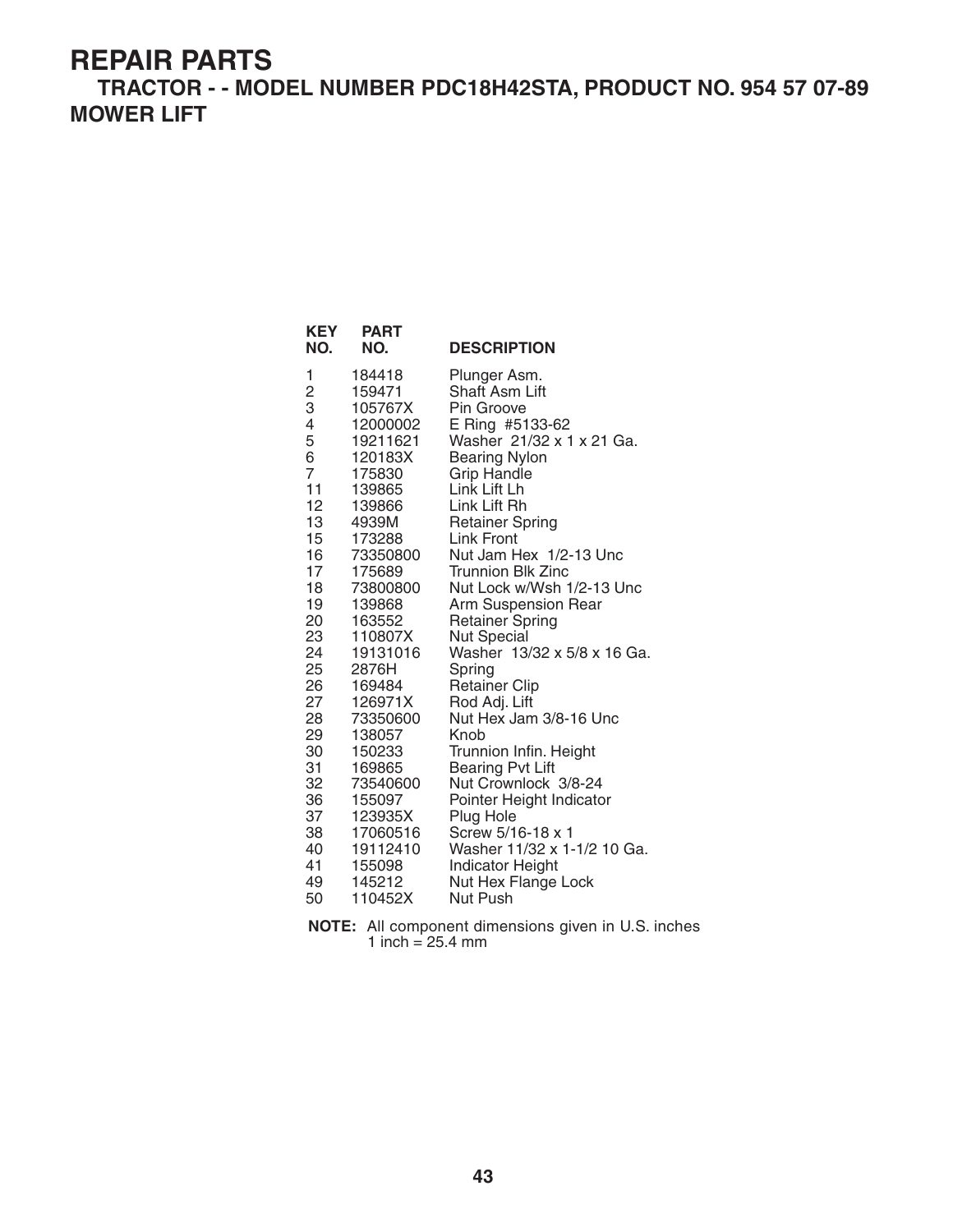**TRACTOR - - MODEL NUMBER PDC18H42STA, PRODUCT NO. 954 57 07-89 MOWER DECK**